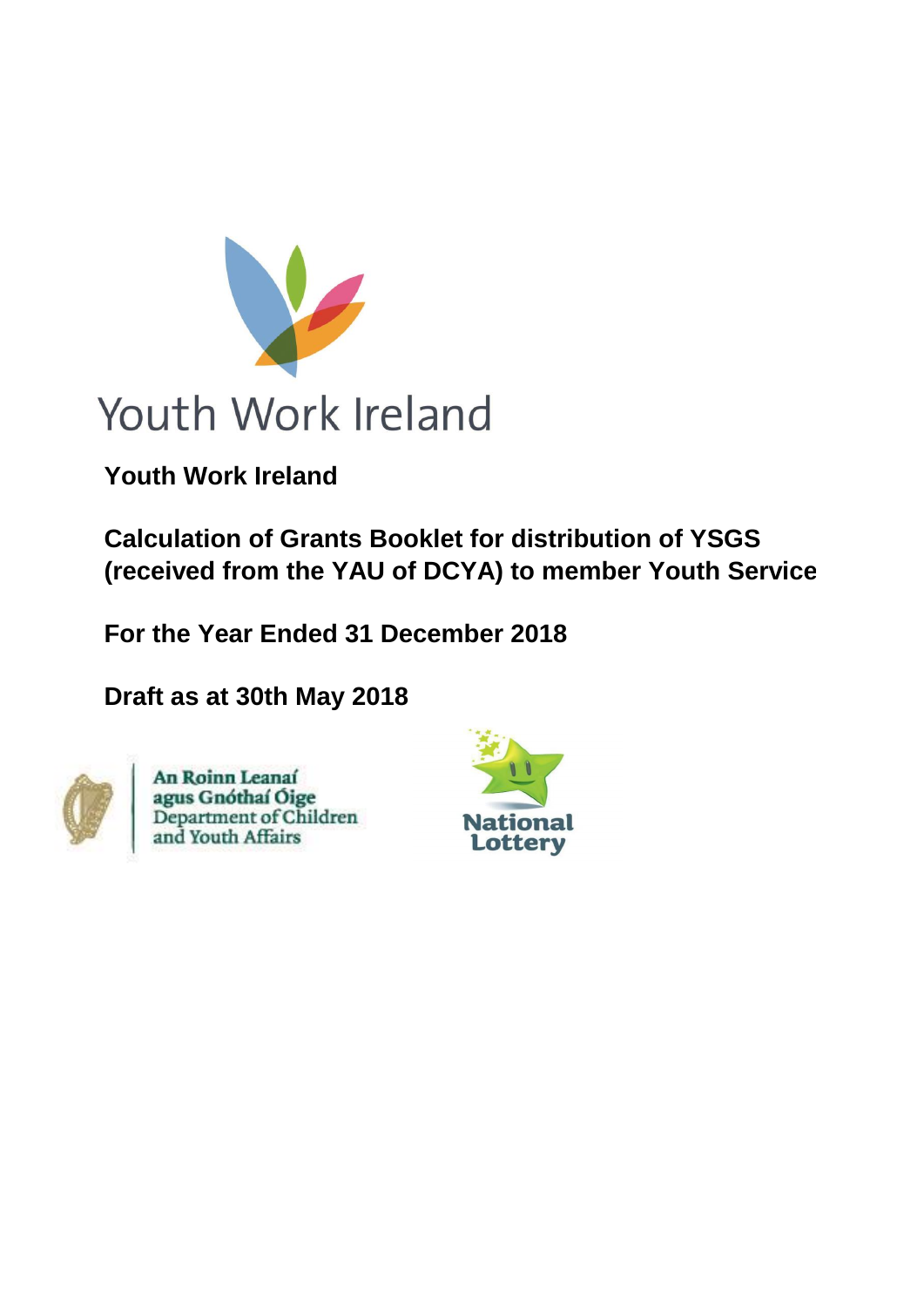# **MEMBER YOUTH SERVICES' GRANTS SUMMARY - 2018**

| <b>MEMBER</b>          | <b>TOTAL</b>         |               |                   |                                  |           |           |            |            |           |               |           |                               |           |           |                |                |                          |                   |                                  |           |
|------------------------|----------------------|---------------|-------------------|----------------------------------|-----------|-----------|------------|------------|-----------|---------------|-----------|-------------------------------|-----------|-----------|----------------|----------------|--------------------------|-------------------|----------------------------------|-----------|
|                        |                      |               |                   | Payments made based on esitmates |           |           | Total      | Total      |           |               |           | Payments to correct to actual |           |           |                |                |                          |                   | <b>Estimated Future Payments</b> |           |
|                        |                      | <b>Jan 18</b> | Feb <sub>18</sub> | Mar 18                           | Apr 18    | May 18    | Paid       | Due        | Jun 18    | <b>Jul 18</b> | Aug 18    | $ $ Sep 18                    | Oct 18    | Nov 18    | $\vert$ Dec 18 | Check          | Jan 19                   | Feb <sub>19</sub> | Mar 19                           | Apr 19    |
|                        | €                    |               |                   |                                  |           |           |            |            |           |               |           |                               |           |           |                |                |                          |                   |                                  |           |
| <b>CARLOW</b>          | 52,007               | $\sim$        | 8,674.12          | 4,337.06                         | 4,337.06  | 4,337.06  | 21,685.30  | 30,321.95  | 4,331.71  | 4,331.71      | 4,331.71  | 4,331.71                      | 4,331.71  | 4,331.71  | 4,331.69       | 0.00           | $\sim$                   | 8,667.88          | 4,333.94                         | 4,333.94  |
| <b>CLARE</b>           | 89,368               | $\sim$        | 14,867.14         | 7,433.57                         | 7,433.57  | 7,433.57  | 37,167.85  | 52,199.89  | 7,457.13  | 7,457.13      | 7,457.13  | 7,457.13                      | 7,457.13  | 7,457.13  | 7,457.11       | 0.00           | $\sim$                   | 14,894.62         | 7,447.31                         | 7,447.31  |
| <b>CLOYNE</b>          | 52,120               | $\sim$        | 8,690.36          | 4,345.18                         | 4,345.18  | 4,345.18  | 21,725.90  | 30,393.81  | 4,341.97  | 4,341.97      | 4,341.97  | 4,341.97                      | 4,341.97  | 4,341.97  | 4,341.99       | $-0.00$        |                          | 8,686.62          | 4,343.31                         | 4,343.31  |
| <b>CORK</b>            | 51,557               | $\sim$        | 8,592.90          | 4,296.45                         | 4,296.45  | 4,296.45  | 21,482.25  | 30,075.14  | 4,296.45  | 4,296.45      | 4,296.45  | 4,296.45                      | 4,296.45  | 4,296.45  | 4,296.44       | $-0.00$        | $\sim$                   | 8,592.90          | 4,296.45                         | 4,296.45  |
| <b>DONEGAL</b>         | 53,357               | $\sim$        | 8,950.28          | 4,475.14                         | 4,475.14  | 4,475.14  | 22,375.70  | 30,981.11  | 4,425.87  | 4,425.87      | 4,425.87  | 4,425.87                      | 4,425.87  | 4,425.87  | 4,425.89       | 0.00           | $\sim$                   | 8,892.80          | 4,446.40                         | 4,446.40  |
| <b>FDYS</b>            | 54,032               | $\sim$        | 8,999.02          | 4,499.51                         | 4,499.51  | 4,499.51  | 22,497.55  | 31,534.04  | 4,504.86  | 4,504.86      | 4,504.86  | 4,504.86                      | 4,504.86  | 4,504.86  | 4,504.88       | 0.00           | $\sim$                   | 9,005.26          | 4,502.63                         | 4,502.63  |
| <b>GALWAY</b>          | 70,669               | $\sim$        | 11,816.94         | 5,908.47                         | 5,908.47  | 5,908.47  | 29,542.35  | 41,126.90  | 5,875.27  | 5,875.27      | 5,875.27  | 5,875.27                      | 5,875.27  | 5,875.27  | 5,875.28       | 0.00           | $\sim$                   | 11,778.20         | 5,889.10                         | 5,889.10  |
| <b>KERRY</b>           | 90,830               | $\sim$        | 15,045.82         | 7,522.91                         | 7,522.91  | 7,522.91  | 37,614.55  | 53,215.22  | 7,602.17  | 7,602.17      | 7,602.17  | 7,602.17                      | 7,602.17  | 7,602.17  | 7,602.20       | 0.00           |                          | 15,138.30         | 7,569.15                         | 7,569.15  |
| <b>KILDARE</b>         | 52,570               | $\sim$        | 8,836.56          | 4,418.28                         | 4,418.28  | 4,418.28  | 22,091.40  | 30,478.16  | 4,354.02  | 4,354.02      | 4,354.02  | 4,354.02                      | 4,354.02  | 4,354.02  | 4,354.04       | 0.00           |                          | 8,761.60          | 4,380.80                         | 4,380.80  |
| Laois                  | 13,118               |               | 3,279.40          | $\sim$                           | 3,279.40  | $\sim$    | 6,558.80   | 6,558.80   |           | 3,279.40      |           |                               | 3,279.40  |           | $\sim$         | $\sim$         |                          | 3,279.40          | $\sim$ $-$                       | 3,279.40  |
| Longford               | 6,559                |               | 1,639.70          | $\sim$                           | 1,639.70  | $\sim$    | 3,279.40   | 3,279.40   |           | 1,639.70      |           |                               | 1,639.70  |           | $\sim$         | $\blacksquare$ |                          | 1,639.70          | $\sim$ $ \sim$                   | 1,639.70  |
| <b>LIMERICK</b>        | 124,704              | $\sim$        | 20,735.24         | 10,367.62                        | 10,367.62 | 10,367.62 | 51,838.10  | 72,865.80  | 10,409.40 | 10,409.40     | 10,409.40 | 10,409.40                     | 10,409.40 | 10,409.40 | 10,409.40      | $-0.00$        | $\overline{\phantom{0}}$ | 20,783.98         | 10,391.99                        | 10,391.99 |
| <b>LOUTH</b>           | 52,907               | $\sim$        | 8,706.62          | 4,353.31                         | 4,353.31  | 4,353.31  | 21,766.55  | 31,140.40  | 4,448.63  | 4,448.63      | 4,448.63  | 4,448.63                      | 4,448.63  | 4,448.63  | 4,448.62       | $-0.00$        |                          | 8,817.82          | 4,408.91                         | 4,408.91  |
| <b>MEATH</b>           | 52,570               | $\sim$ $-$    | 8,755.34          | 4,377.67                         | 4,377.67  | 4,377.67  | 21,888.35  | 30,681.21  | 4,383.03  | 4,383.03      | 4,383.03  | 4,383.03                      | 4,383.03  | 4,383.03  | 4,383.03       | $-0.00$        | $\sim$                   | 8,761.60          | 4,380.80                         | 4,380.80  |
| <b>MIDLANDS</b>        | 53,469               | $\sim$        | 8,869.06          | 4,434.53                         | 4,434.53  | 4,434.53  | 22,172.65  | 31,296.62  | 4,470.95  | 4,470.95      | 4,470.95  | 4,470.95                      | 4,470.95  | 4,470.95  | 4,470.92       | 0.00           | $\sim$                   | 8,911.54          | 4,455.77                         | 4,455.77  |
| <b>MONAGHAN</b>        | 51,782               | $\sim$        | 8,641.64          | 4,320.82                         | 4,320.82  | 4,320.82  | 21,604.10  | 30,178.22  | 4,311.17  | 4,311.17      | 4,311.17  | 4,311.17                      | 4,311.17  | 4,311.17  | 4,311.20       | $-0.00$        | $\sim$                   | 8,630.38          | 4,315.19                         | 4,315.19  |
| <b>NTH CONN</b>        | 53,807               | $\sim$        | 8,999.02          | 4,499.51                         | 4,499.51  | 4,499.51  | 22,497.55  | 31,309.11  | 4,472.73  | 4,472.73      | 4,472.73  | 4,472.73                      | 4,472.73  | 4,472.73  | 4,472.73       | 0.00           | $\overline{\phantom{0}}$ | 8,967.78          | 4,483.89                         | 4,483.89  |
| <b>OSSORY</b>          | 52,570               | $\sim$        | 8,820.32          | 4,410.16                         | 4,410.16  | 4,410.16  | 22,050.80  | 30,518.76  | 4,359.82  | 4,359.82      | 4,359.82  | 4,359.82                      | 4,359.82  | 4,359.82  | 4,359.84       | $-0.00$        | $\sim$                   | 8,761.60          | 4,380.80                         | 4,380.80  |
| <b>TIPPERARY</b>       | 52,682               | $\sim$        | 8,771.60          | 4,385.80                         | 4,385.80  | 4,385.80  | 21,929.00  | 30,753.03  | 4,393.29  | 4,393.29      | 4,393.29  | 4,393.29                      | 4,393.29  | 4,393.29  | 4,393.29       | 0.00           | $\sim$                   | 8,780.34          | 4,390.17                         | 4,390.17  |
| <b>WATERFORD</b>       | 52,457               | $\sim$        | 8,787.84          | 4,393.92                         | 4,393.92  | 4,393.92  | 21,969.60  | 30,487.50  | 4,355.36  | 4,355.36      | 4,355.36  | 4,355.36                      | 4,355.36  | 4,355.36  | 4,355.34       | $-0.00$        |                          | 8,742.86          | 4,371.43                         | 4,371.43  |
|                        | 1,133,133            | $\sim$        | 190,478.92        | 92,779.91                        | 97,699.01 | 92,779.91 | 473,737.75 | 659,395.07 | 92,793.83 | 97,712.93     | 92,793.83 | 92,793.83                     | 97,712.93 | 92,793.83 | 92,793.89      | 0.01           |                          | 190,495.18        | 92,788.04                        | 97,707.14 |
| <b>ROSCOMMON</b><br>NO | 51,557<br>881,523.78 | $\sim$        | 8,609.14          | 4,304.57                         | 4,304.57  | 4,304.57  | 21,522.85  | 30,034.54  | 5,005.76  | 5,005.76      | 5,005.76  | 5,005.76                      | 5,005.76  | 5,005.76  | 5,005.74       | #####          |                          | 8,592.90          | 4,296.45                         | 4,296.45  |
| Total                  | € 2,066,214.00<br>€0 |               |                   |                                  |           |           |            |            |           |               |           |                               |           |           |                |                |                          |                   |                                  |           |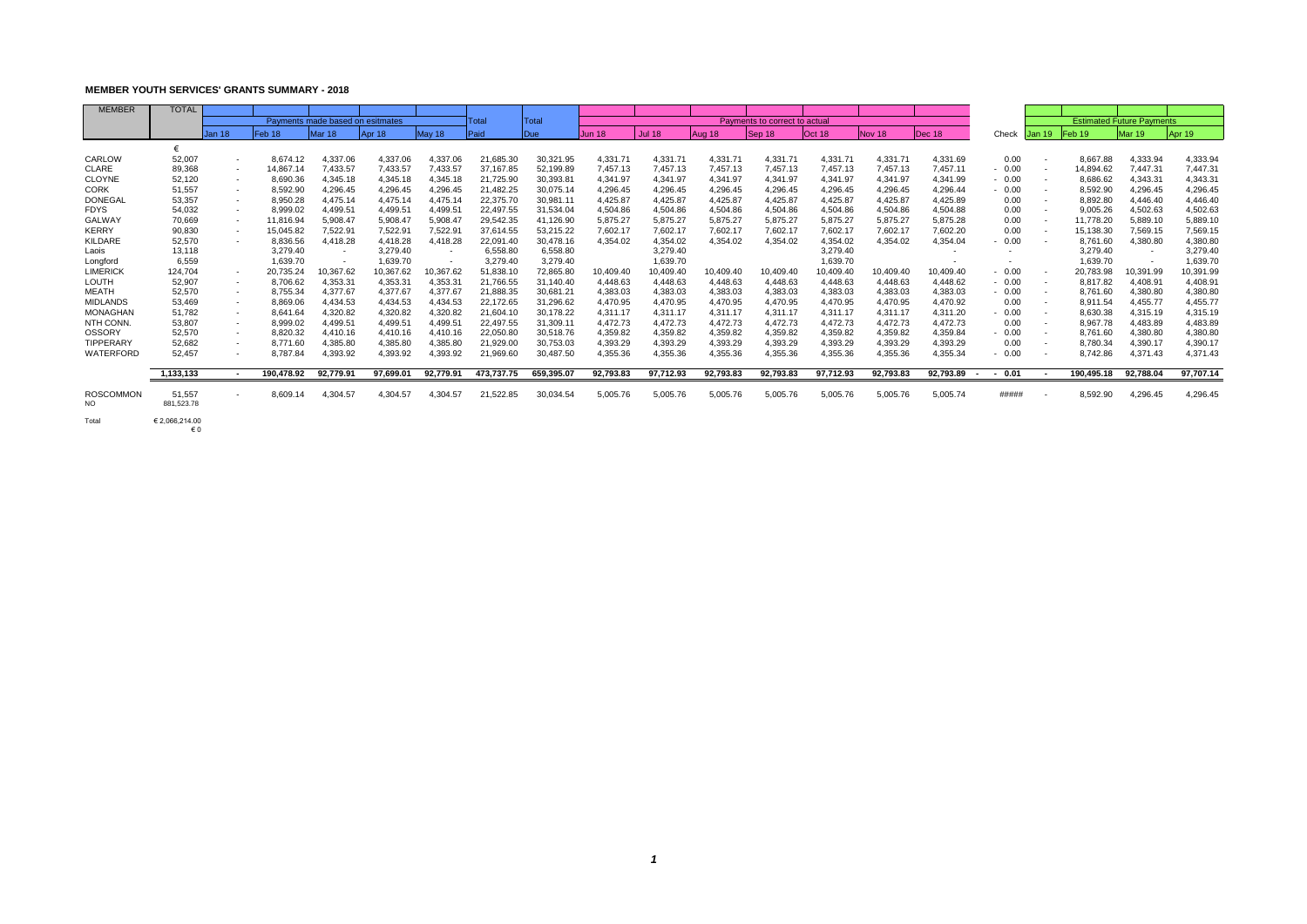**Youth Work Ireland**

#### **Youth Services Grant 2018**

### **Please note that this Grant is made up as follows**

#### **Youth Services Grant 2018**

| 2016 Allocation                                                                            | May-18 | 2,066,214.00<br>1,967,832.00 |            |              |
|--------------------------------------------------------------------------------------------|--------|------------------------------|------------|--------------|
| Increase<br>% Increase                                                                     |        | 98,382.00<br>5.00%           | 5.00%      |              |
|                                                                                            |        | Total                        | <b>NO</b>  | <b>MYS</b>   |
| 1 % of increase is to go to the Solidarity fund as agreed by the Board of NYF Ltd May 2016 |        | 19,676.40                    |            | 19,676.40    |
|                                                                                            |        |                              |            |              |
| Remaining 2018 allocations                                                                 |        | 2,046,537.60                 | 881,523.78 | 1,165,013.82 |
| Total as per letter May 2018                                                               |        | 2,066,214.00                 | 881,523.78 | 1,184,690.22 |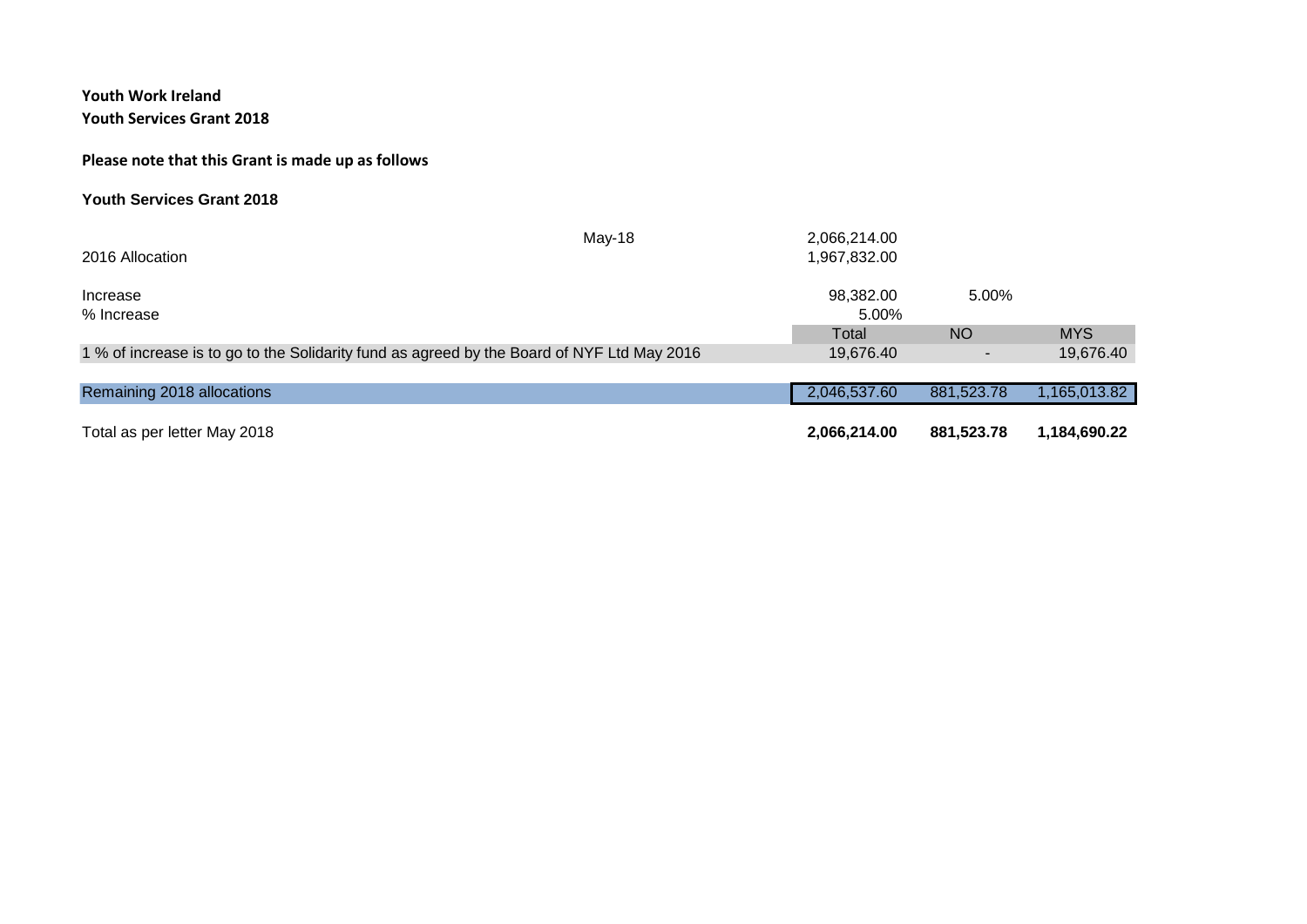| YOUTH SERVICES GRANT - total less Fund                      | 2018<br>2,066,214.00 | 2017<br>2,066,214.00 |     | 2016<br>1,967,823.00 |     |
|-------------------------------------------------------------|----------------------|----------------------|-----|----------------------|-----|
| NO allocation                                               | 881,523.78 43%       | 881,523.78           | 43% | 839,351.00           | 43% |
| YOUTH SERVICES GRANT MYS                                    | 1,184,690.22 57%     | 1,184,690.22         | 57% | 1,128,481.00 57%     |     |
| Less Organisational Development Grant                       | 18,662               | 18,662               |     | 17,773               |     |
| <b>Less Solidarity Fund</b>                                 | 19,676               | 19,676               |     | 19,202               |     |
| Less Salaries (80% for First worker, 75% for Second Worker) | 1,021,136            | 1,021,136            |     | 974,522              |     |
|                                                             | 125,216              | 125,216              |     | 116,984              |     |
| <b>MGT.ALLOWANCE</b>                                        | 19,950               | 19,950               |     | 19,000               |     |
|                                                             | 105,266              | 105,266              |     | 97,984               |     |
| <b>TRAVEL FUND</b>                                          | 31,579.69 25%        | 31,579.69            | 25% | 29,395               | 25% |
| <b>ADMINISTRATION</b>                                       | 47,370 38%           | 47,370               | 38% | 44,093               | 38% |
| <b>UNIT GRANTS</b>                                          | 26,316 21%           | 26,316 21%           |     | 24,496 21%           |     |
|                                                             | 105,266              | 105,266              |     | 97,984               |     |

Salaries are based on the Common Teacher Scale with the following increases/decreases:

5% Increase in 2017 0% in 2018

## **CALCULATION OF MEMBER YOUTH SERVICES GRANT FUND - 2017**

 *4*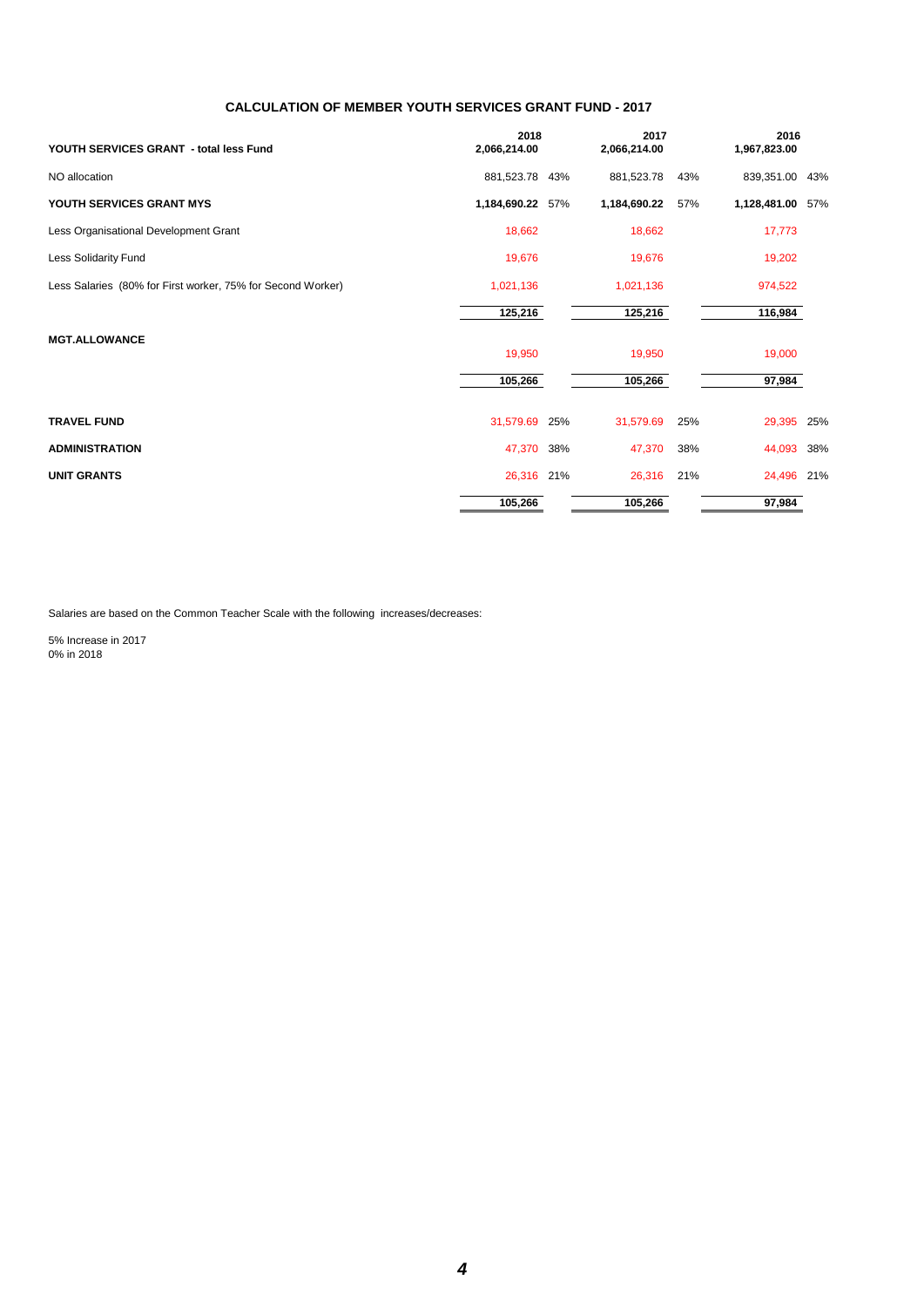# **MEMBER YOUTH SERVICES' GRANTS SUMMARY - 2018**

| <b>MEMBER</b>    | <b>MEMBER'S</b> | <b>ORGANISATION</b> |            | <b>TOTAL</b>                  |                    |                        |          |
|------------------|-----------------|---------------------|------------|-------------------------------|--------------------|------------------------|----------|
|                  | <b>GRANT</b>    |                     |            |                               |                    |                        |          |
|                  | <b>FUND</b>     | <b>DEVELOPMENT</b>  | Solidarity |                               |                    |                        |          |
|                  | €               | $\in$               |            | €                             |                    | 2017 Decrease/Increase |          |
| <b>CARLOW</b>    | 52,007          |                     |            | 52,007                        | 52,045 -           | 37.49                  | $-0.07%$ |
| <b>CLARE</b>     | 89,368          |                     |            | 89,368                        | 89,203             | 164.95                 | 0.18%    |
| <b>CLOYNE</b>    | 52,120          |                     |            | 52,120                        | $52,142 -$         | 22.49                  | $-0.04%$ |
| <b>CORK</b>      | 51,557          |                     |            | 51,557                        | 51,557             |                        | 0.00%    |
| <b>DONEGAL</b>   | 53,357          |                     |            | 53,357                        | 53,702 -           | 344.89                 | $-0.64%$ |
| <b>FDYS</b>      | 54,032          |                     |            | 54,032                        | 53,994             | 37.49                  | 0.07%    |
| <b>GALWAY</b>    | 52,007          | 18,662              |            | 70,669                        | 70,902 -           | 232.42                 | $-0.33%$ |
| <b>KERRY</b>     | 90,830          |                     |            | 90,830                        | 90,275             | 554.82                 | 0.61%    |
| <b>KILDARE</b>   | 52,570          |                     |            | 52,570                        | $53,019 -$         | 449.85                 | $-0.85%$ |
| Laois            |                 |                     | 13,118     | 13,118                        | 13,118             |                        | 0.00%    |
| Longford         |                 |                     | 6,559      | 6,559                         | 6,559              | ÷,                     | 0.00%    |
| <b>LIMERICK</b>  | 124,704         |                     |            | 124,704                       | 124,411            | 292.40                 | 0.24%    |
| <b>LOUTH</b>     | 52,907          |                     |            | 52,907                        | 52,240             | 667.28                 | 1.28%    |
| <b>MEATH</b>     | 52,570          |                     |            | 52,570                        | 52,532             | 37.49                  | 0.07%    |
| <b>MIDLANDS</b>  | 53,469          |                     |            | 53,469                        | 53,214             | 254.92                 | 0.48%    |
| <b>MONAGHAN</b>  | 51,782          |                     |            | 51,782                        | 51,850 -           | 67.48                  | $-0.13%$ |
| NTH CONN.        | 53,807          |                     |            | 53,807                        | 53,994 -           | 187.44                 | $-0.35%$ |
| <b>OSSORY</b>    | 52,570          |                     |            | 52,570                        | 52,922 -           | 352.38                 | $-0.67%$ |
| <b>ROSCOMMON</b> | 51,557          |                     |            | 51,557                        | $51,655 -$         | 97.47                  | $-0.19%$ |
| <b>TIPPERARY</b> | 52,682          |                     |            | 52,682                        | 52,630             | 52.48                  | 0.10%    |
| <b>WATERFORD</b> | 52,457          |                     |            | 52,457                        | 52,727 -           | 269.91                 | $-0.51%$ |
|                  | 1,146,352       | 18,662              | 19,676     | 1,184,690                     | 1,184,690          |                        |          |
| <b>NO</b>        |                 |                     |            | 881,523.78                    | 836,351.00<br>9.00 |                        |          |
|                  |                 |                     |            | € 2,066,214.00 € 2,021,032.22 |                    |                        |          |
|                  |                 |                     |            | € 0                           |                    |                        |          |

 *1*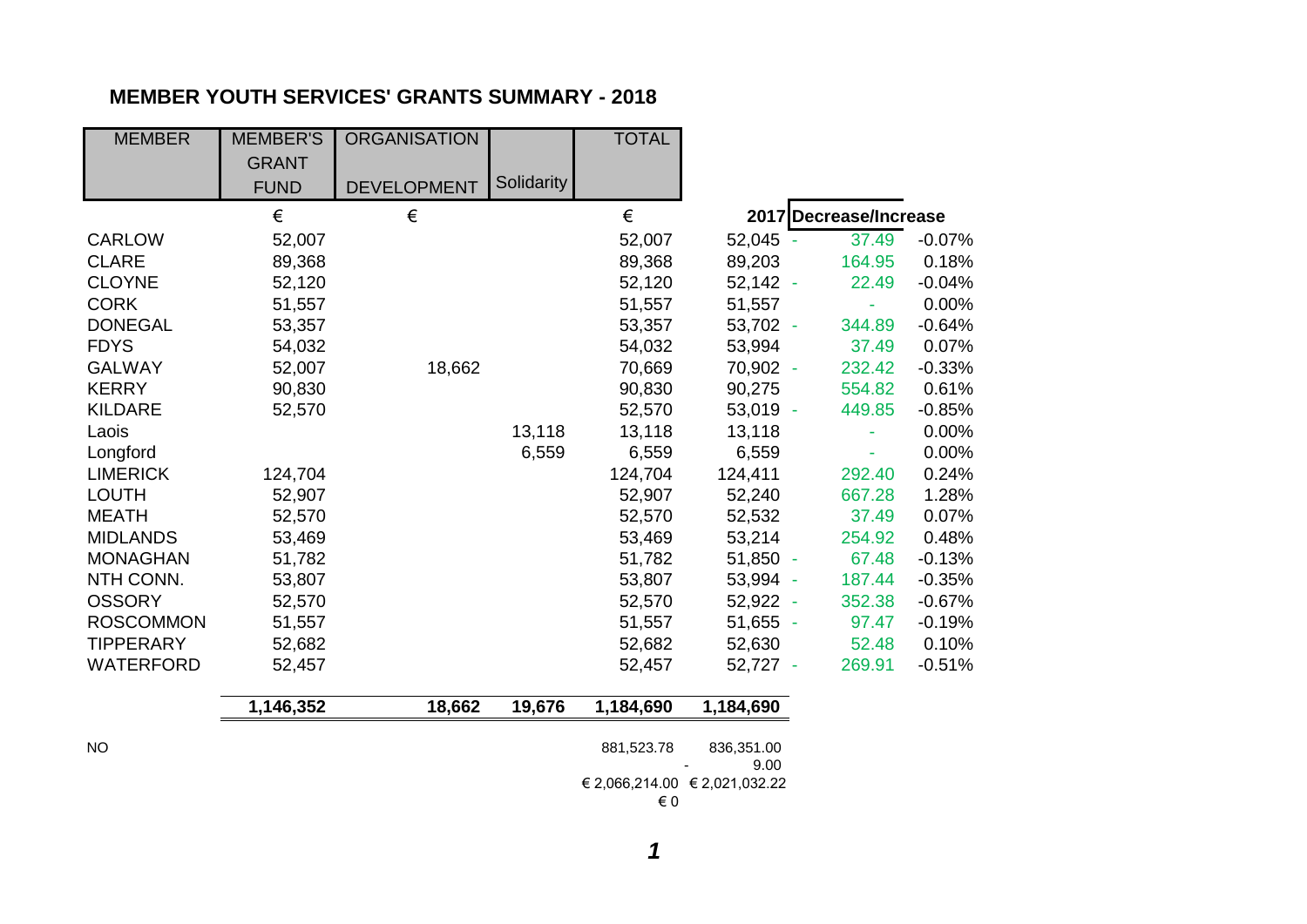|                  | <b>OVERVIEW OF MEMBER YOUTH SERVICE GRANT FUND - 2018</b> |                      |               |                               |                             |                    |                 |                    |
|------------------|-----------------------------------------------------------|----------------------|---------------|-------------------------------|-----------------------------|--------------------|-----------------|--------------------|
|                  |                                                           |                      |               |                               |                             |                    |                 |                    |
| <b>MEMBER</b>    | 80% SALARY1<br>70% Salary 2                               | MGT.<br><b>ALLOW</b> | <b>TRAVEL</b> | <b>OFFICE</b><br><b>ADMIN</b> | <b>UNIT</b><br><b>GRANT</b> | <b>TOTAL GRANT</b> | <b>OD</b> Grant | <b>Total Total</b> |
|                  | €                                                         | €                    | €             | €                             | €                           | €                  |                 |                    |
| <b>CARLOW</b>    | 46,352                                                    | 1,050                | 1,662         | 2,493                         | 450                         | 52,007             |                 | 52,007             |
| <b>CLARE</b>     | 81,463                                                    | 1,050                | 1,662         | 2,493                         | 2,699                       | 89,368             |                 | 89,368             |
| <b>CLOYNE</b>    | 46,352                                                    | 1,050                | 1,662         | 2,493                         | 562                         | 52,120             |                 | 52,120             |
| <b>CORK</b>      | 46,352                                                    | 1,050                | 1,662         | 2,493                         |                             | 51,557             |                 | 51,557             |
| <b>DONEGAL</b>   | 46,352                                                    | 1,050                | 1,662         | 2,493                         | 1,799                       | 53,357             |                 | 53,357             |
| <b>FDYS</b>      | 46,352                                                    | 1,050                | 1,662         | 2,493                         | 2,474                       | 54,032             |                 | 54,032             |
| <b>GALWAY</b>    | 46,352                                                    | 1,050                | 1,662         | 2,493                         | 450                         | 52,007             | 18,662          | 70,669             |
| <b>KERRY</b>     | 81,463                                                    | 1,050                | 1,662         | 2,493                         | 4,161                       | 90,830             |                 | 90,830             |
| <b>KILDARE</b>   | 46,352                                                    | 1,050                | 1,662         | 2,493                         | 1,012                       | 52,570             |                 | 52,570             |
| <b>LIMERICK</b>  | 116,575                                                   | 1,050                | 1,662         | 2,493                         | 2,924                       | 124,704            |                 | 124,704            |
| <b>LOUTH</b>     | 46,352                                                    | 1,050                | 1,662         | 2,493                         | 1,350                       | 52,907             |                 | 52,907             |
| <b>MEATH</b>     | 46,352                                                    | 1,050                | 1,662         | 2,493                         | 1,012                       | 52,570             |                 | 52,570             |
| <b>MIDLANDS</b>  | 46,352                                                    | 1,050                | 1,662         | 2,493                         | 1,912                       | 53,469             |                 | 53,469             |
| <b>MONAGHAN</b>  | 46,352                                                    | 1,050                | 1,662         | 2,493                         | 225                         | 51,782             |                 | 51,782             |
| <b>NTH CONN.</b> | 46,352                                                    | 1,050                | 1,662         | 2,493                         | 2,249                       | 53,807             |                 | 53,807             |
| <b>OSSORY</b>    | 46,352                                                    | 1,050                | 1,662         | 2,493                         | 1,012                       | 52,570             |                 | 52,570             |
| <b>ROSCOMMON</b> | 46,352                                                    | 1,050                | 1,662         | 2,493                         |                             | 51,557             |                 | 51,557             |
| <b>TIPPERARY</b> | 46,352                                                    | 1,050                | 1,662         | 2,493                         | 1,125                       | 52,682             |                 | 52,682             |
| <b>WATERFORD</b> | 46,352                                                    | 1,050                | 1,662         | 2,493                         | 900                         | 52,457             |                 | 52,457             |
|                  |                                                           |                      |               |                               |                             |                    |                 |                    |
|                  | 1,021,136                                                 | 19,950               | 31,580        | 47,370                        | 26,316                      | 1,146,352          | 18,662          | 1,165,014          |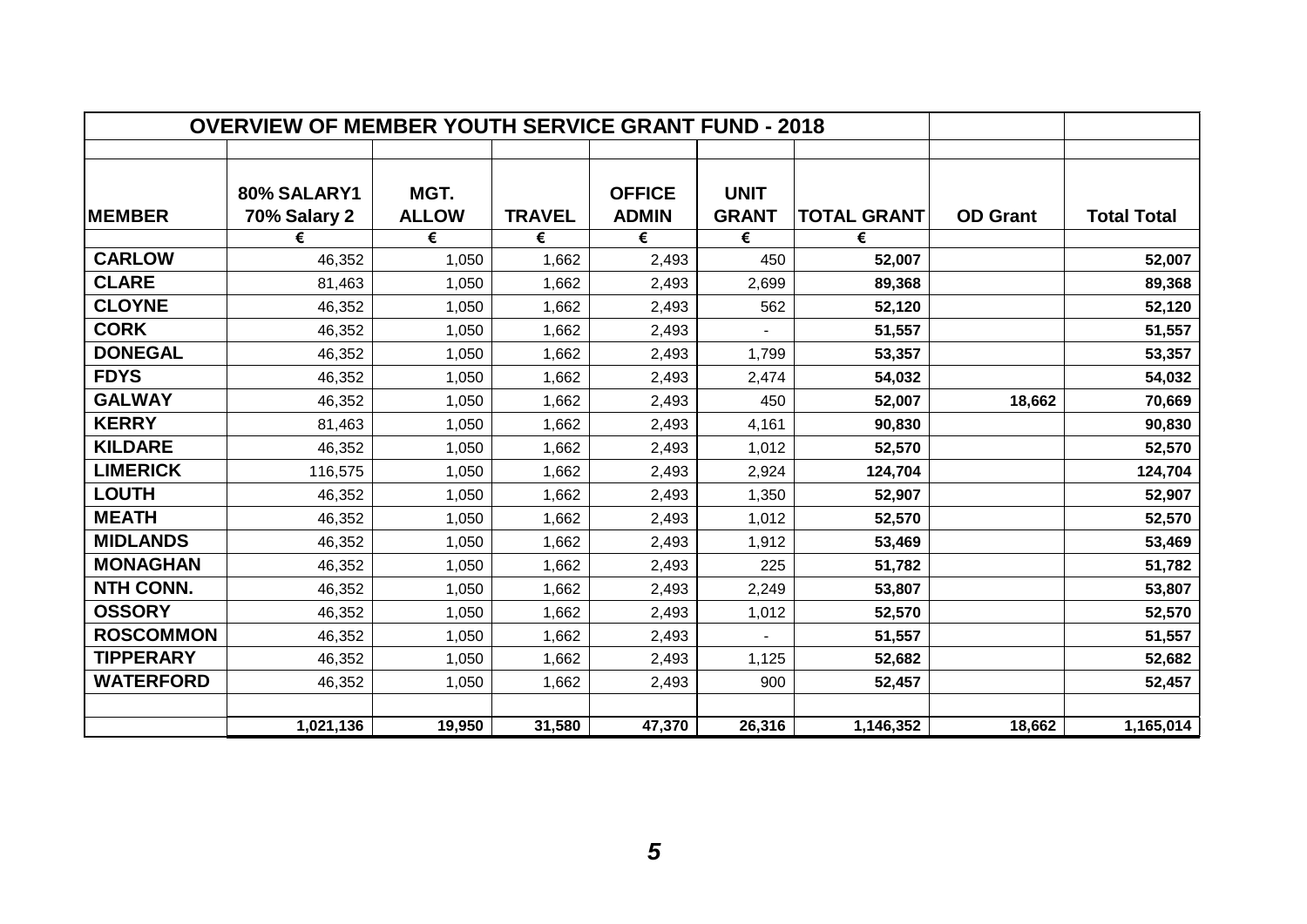# **MEMBER YOUTH SERVICE GRANT FUND - 2018**

### **SALARY CALCULATIONS**

|                  |        | <b>Senior Post</b> | <b>Senior Post</b> | 2nd & 3rd Worker |
|------------------|--------|--------------------|--------------------|------------------|
|                  |        |                    | No 'A' Post        |                  |
| <b>POINT</b>     |        | 25                 | 25                 | 23               |
|                  |        | €                  | €                  | €                |
| <b>Salary</b>    |        | 42,705             | 42,705             | 38,529           |
| A' Post          |        | 5,870              | 0                  | 0                |
| <b>H'Dip</b>     |        | 408                | 408                | 408              |
| <b>Degree</b>    |        | 1,269              | 1,269              | 1,269            |
|                  |        | 50,252             | 44,382             | 40,207           |
|                  |        |                    |                    |                  |
| <b>P.R.S.I.</b>  |        | 5,402              | 4,771              | 4,322            |
|                  |        | 55,654             | 49,153             | 44,529           |
| <b>Pension</b>   |        |                    |                    |                  |
|                  |        | 1,270              | 1,270              | 1,270            |
| <b>Insurance</b> |        | 381                | 381                | 381              |
| <b>Expenses</b>  |        | 635                | 635                | 635              |
| <b>TOTAL</b>     | 100%   | 57,940             | 51,439             | 46,815           |
|                  | 90%    | 52,146             | 46,295             | 42,133           |
|                  | 80%/75 | 46,352             | 41,152             | 35,111           |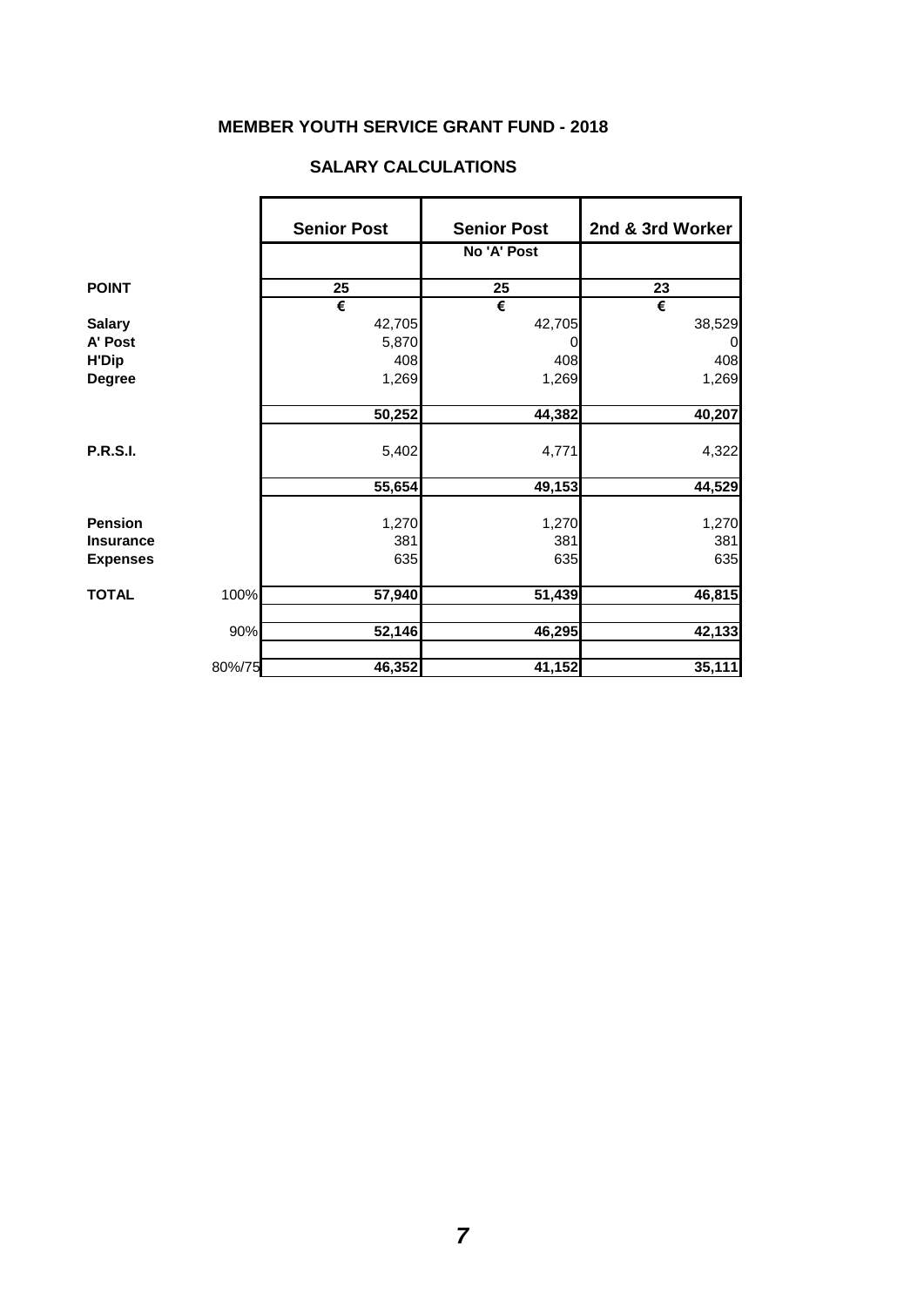|                                     |              | <b>SENIOR POST</b> |                      | <b>SECOND/THIRD POST</b>            |              |        |                      |
|-------------------------------------|--------------|--------------------|----------------------|-------------------------------------|--------------|--------|----------------------|
| <b>DATE</b>                         | <b>POINT</b> | €                  |                      | <b>DATE</b>                         | <b>POINT</b> | €      |                      |
| 01/01/2002                          | 25           | 44,892             | 22,445.8             | $01/01/2002$ <sup>*</sup>           | 23           | 42,122 | 31,592               |
| 01/04/2002 1% (L.S.)                |              | 449                | 448.9                | 01/04/2002 1% (L.S.)                |              | 421    | 421                  |
| 01/07/2002*                         | 25           | 44,892             | 11,222.9             |                                     |              |        |                      |
| 01/10/2002                          | 25           | 44,892             | 11,222.9             | 01/10/2002                          | 23           | 42,122 | 10,531               |
|                                     |              |                    | 45,340.5             |                                     |              |        | 42,543               |
| 2016 Salary<br><b>2017/8 Salary</b> |              |                    | 40,671.2<br>42,704.8 | 2016 Salary<br><b>2017/8 Salary</b> |              |        | 36,694.5<br>38,529.2 |
|                                     |              |                    |                      |                                     |              |        |                      |

|                |                      | H DIP |            |
|----------------|----------------------|-------|------------|
|                | <b>DATE</b>          | €     |            |
| 1,528          | 01/01/2002           | 425   | 106        |
| 3,055          | 01/04/2002           | 425   | 213        |
| 61             | 01/04/2002 1% (L.S.) | 4     |            |
| 1,589<br>6,232 | 01/10/2002           | 442   | 111<br>434 |
| 590.3          | 2016 Salary          |       | 388.9      |
| 869.8          | <b>2017/8 Salary</b> |       | 408.4      |

|                      | <b>A POST</b> |                |                      | H DIP |            |  |  |
|----------------------|---------------|----------------|----------------------|-------|------------|--|--|
| <b>DATE</b>          | €             |                | <b>DATE</b>          | €     |            |  |  |
| 01/01/2002           | 6,110         | 1,528          | 01/01/2002           | 425   | 106        |  |  |
| 01/04/2002           | 6,110         | 3,055          | 01/04/2002           | 425   | 213        |  |  |
| 01/04/2002 1% (L.S.) | 61            | 61             | 01/04/2002 1% (L.S.) | 4     | 4          |  |  |
| 01/10/2002           | 6,354         | 1,589<br>6,232 | 01/10/2002           | 442   | 111<br>434 |  |  |
| 2016 Salary          |               | 5,590.3        | 2016 Salary          |       | 388.9      |  |  |
| <b>2017/8 Salary</b> |               | 5,869.8        | <b>2017/8 Salary</b> |       | 408.4      |  |  |

|            | <b>SENIOR POST</b> |          |                      | <b>SECOND/THIRD POST</b> |        |          |
|------------|--------------------|----------|----------------------|--------------------------|--------|----------|
| <b>INT</b> | €                  |          | <b>DATE</b>          | <b>POINT</b>             | €      |          |
| 25         | 44,892             | 22,445.8 | $01/01/2002$ *       | 23                       | 42,122 | 31,592   |
| $-.S.)$    | 449                | 448.9    | 01/04/2002 1% (L.S.) |                          | 421    | 421      |
| 25         | 44,892             | 11,222.9 |                      |                          |        |          |
| 25         | 44,892             | 11,222.9 | 01/10/2002           | 23                       | 42,122 | 10,531   |
|            |                    | 45,340.5 |                      |                          |        | 42,543   |
|            |                    | 40,671.2 | 2016 Salary          |                          |        | 36,694.5 |
|            |                    | 42,704.8 | <b>2017/8 Salary</b> |                          |        | 38,529.2 |

Calculations are based on 2002 costs with the following additional increases/decreases:

| <b>PRIMARY DEGREE</b> |       |                   |  |  |  |  |  |  |
|-----------------------|-------|-------------------|--|--|--|--|--|--|
| <b>DATE</b>           | €     |                   |  |  |  |  |  |  |
| 01/01/2002            | 1,321 | 330               |  |  |  |  |  |  |
| 01/04/2002            | 1,321 | 661               |  |  |  |  |  |  |
| 01/04/2002 1% (L.S.)  | 13    | 13                |  |  |  |  |  |  |
| 01/10/2002            | 1,374 | 343               |  |  |  |  |  |  |
|                       |       | 1,347             |  |  |  |  |  |  |
| 2016 Salary           |       | 1,208.7           |  |  |  |  |  |  |
| <b>2017/8 Salary</b>  |       | 1,269.1           |  |  |  |  |  |  |
|                       |       | 2nd and 3rd posts |  |  |  |  |  |  |

| 2003 | 4.50% |
|------|-------|
| 2004 | 4.40% |
| 2005 | 5%    |
| 2006 | 5%    |
| 2007 | 7.50% |

| 2008 | 2.50%               |
|------|---------------------|
| 2009 | $-9.164%$           |
| 2010 | $-2%$               |
| 2011 | -7.16%              |
| 2012 | -6.50%              |
| 2013 | $-10%$              |
| 2014 | $-3.75%$            |
| 2015 | 0%                  |
| 2016 | 1.5%                |
| 2017 | 5%                  |
|      | 2018 As 2017 lelves |
|      |                     |

## **MEMBER YOUTH SERVICE GRANT FUND - 2018**

## **SALARY POINT CALCULATIONS**

 *8*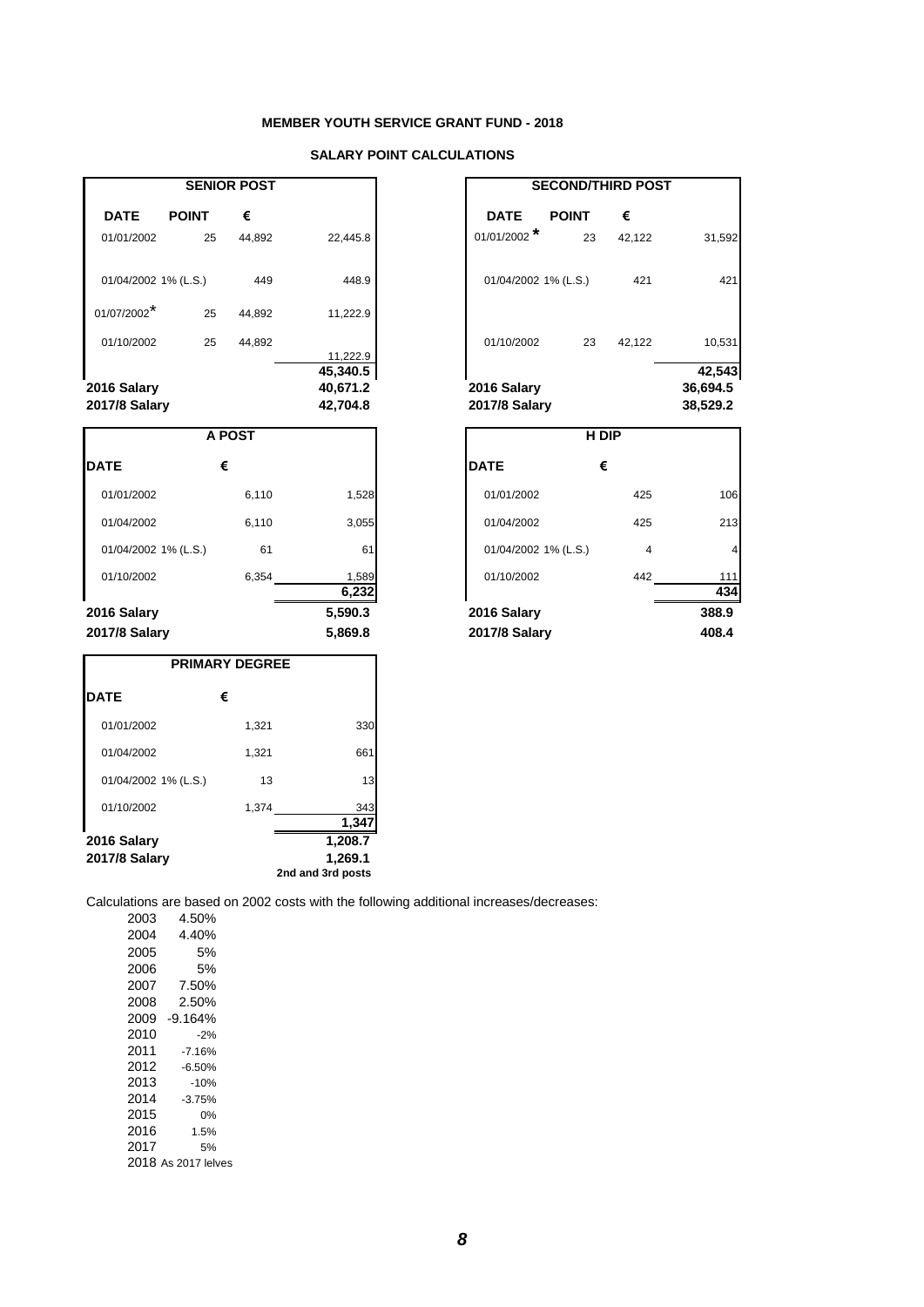## **COMMON TEACHER SCALE - 2002**

|                       | 01/01/2002 | 01/10/2002 |  |  |
|-----------------------|------------|------------|--|--|
|                       | €          | €          |  |  |
| 1                     | 22,208.00  | 23,096.32  |  |  |
| $\overline{c}$        | 22,995.00  | 23,914.80  |  |  |
| 3                     | 23,783.00  | 24,734.32  |  |  |
| 4                     | 24,567.00  | 25,549.68  |  |  |
| 5                     | 25,794.00  | 26,825.76  |  |  |
| 6                     | 26,591.00  | 27,654.64  |  |  |
| $\overline{7}$        | 27,383.00  | 28,478.32  |  |  |
| 8                     | 29,377.00  | 30,552.08  |  |  |
| 9                     | 30,370.00  | 31,584.80  |  |  |
| 10                    | 31,567.00  | 32,829.68  |  |  |
| 11                    | 32,753.00  | 34,063.12  |  |  |
| 12                    | 33,950.00  | 35,308.00  |  |  |
| 13                    | 34,945.00  | 36,342.80  |  |  |
| 14                    | 36,266.00  | 37,716.64  |  |  |
| 15                    | 36,266.00  | 37,716.64  |  |  |
| 16                    | 36,266.00  | 37,716.64  |  |  |
| 17                    | 38,089.00  | 39,612.56  |  |  |
| 18                    | 38,089.00  | 39,612.56  |  |  |
| 19                    | 38,089.00  | 39,612.56  |  |  |
| 20                    | 38,089.00  | 39,612.56  |  |  |
| 21                    | 40,502.00  | 42,122.08  |  |  |
| 22                    | 40,502.00  | 42,122.08  |  |  |
| 23                    | 40,502.00  | 42,122.08  |  |  |
| 24                    | 40,502.00  | 42,122.08  |  |  |
| 25                    | 43,165.00  | 44,891.60  |  |  |
|                       |            |            |  |  |
| <b>PRIMARY DEGREE</b> | 1,321.00   | 1,373.84   |  |  |
| <b>H-DIP</b>          | 425.00     | 442.00     |  |  |
| <b>A POST</b>         | 6,110.00   | 6,354.40   |  |  |